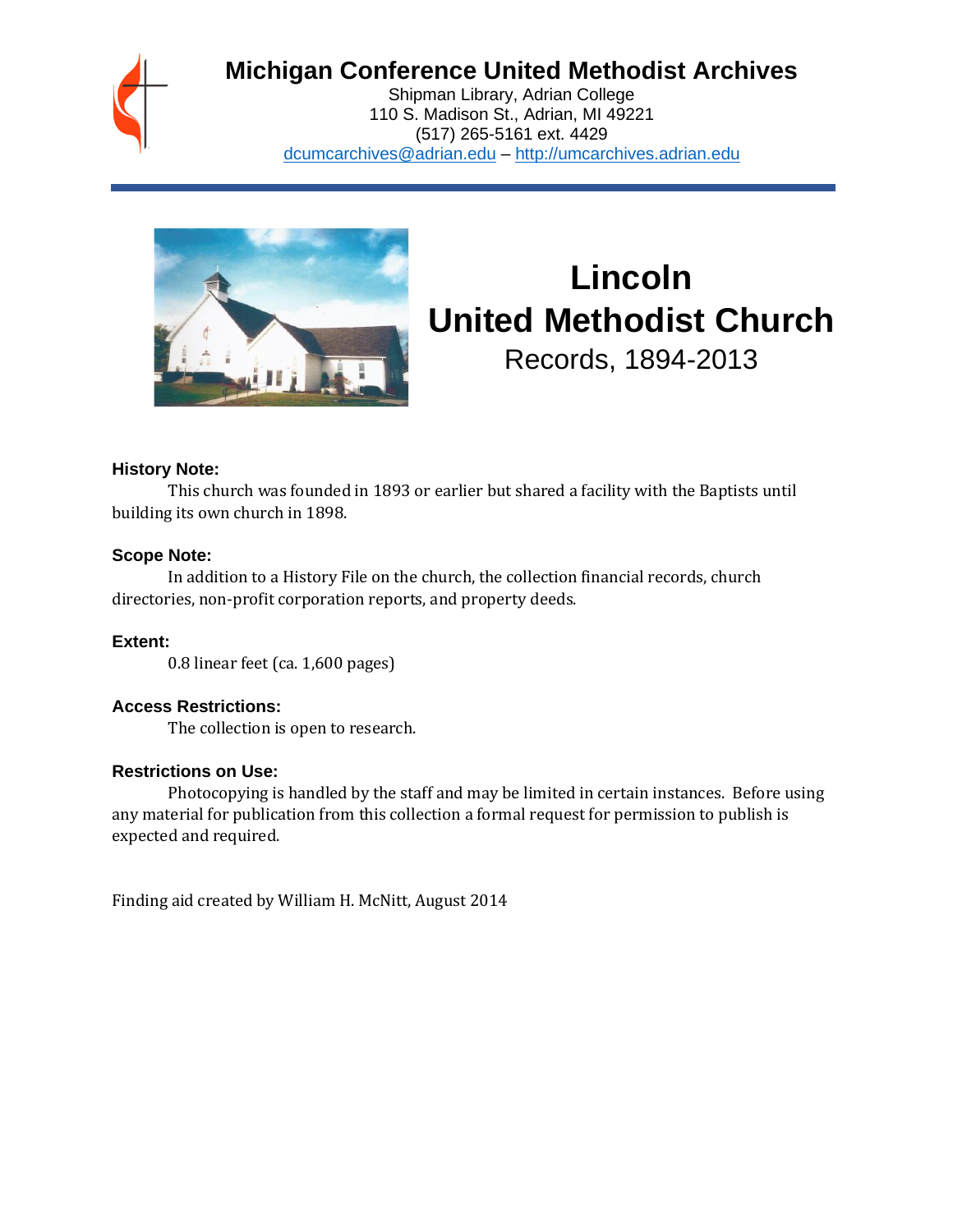#### **Appointments List**

- 1899-1901: Gabriel Sanderson
- 1901-1902: Carlton W. Scott
- 1902-1904: William H. Haines
- 1904-1906: Charles M. Smith
- 1906-1907: J.W. Blackwell
- 1907-1909: Franklin P. Dunham
- 1909-1910: William A. Thomas
- 1910-1911: L.Z. Heizer/Hiser
- 1911-1912: Fred Matthews
- 1912-1914: Donald McLean
- 1914-1916: Walter H. Smith
- May 1916-1916: John H. McKidder
- 1916-1917: Courtland S. Brown
- 1917-April 1918: To be supplied
- April 1918-1919: Henry K.W. Patterson
- 1919-1920: W.O. Adams
- 1920-1921: Robert O. Bryce
- 1921-1922: Stanley Stone
- 1922-1923: Samuel Evans
- 1923-1925: Guy W. Hawley
- 1925-1926: Harry E. Smith
- 1926-1927: George P. Davey
- 1927-1929: Herbert E. Davis
- 1929-1933: Courtland S. Brown
- 1933-1934: Howard F. Snell
- 1934-1939: William Young
- 1939-1942: Harold Watson
- 1942-1944: Gale Gregg
- 1944-September 1944: George A. Marshall
- September 1944-1947: Frank J. Greer
- 1947-1950: Horace L. James
- 1950-1953: Elmer J. Snyder
- 1953-1955: Joseph O.L. Spracklin
- 1955-1959: George J. Burlew
- 1959-1962: Silas H. Foltz
- 1962-1969: Donald L. Bates
- 1969-1971: Carl J. Litchfield
- 1971-1972[: George MacDonald Jones](http://umcarchives.adrian.edu/clergy/jonesgm.php)
- 1972-1978: Luren J. Strait
- 1978-1983: Bruce M. Denton
- 1983-1990: William L. Stone
- 1990-December 2004: Edward C. Seward
- January 2005-August 2005: William P. Sanders (interim)
- September 2005-2007: Travis DeWitt
- 2007-2012: Tracy Brooks
- 2012-October 2014: Linda Jo Powers
- November 2014-June 2017: Mary Soderholm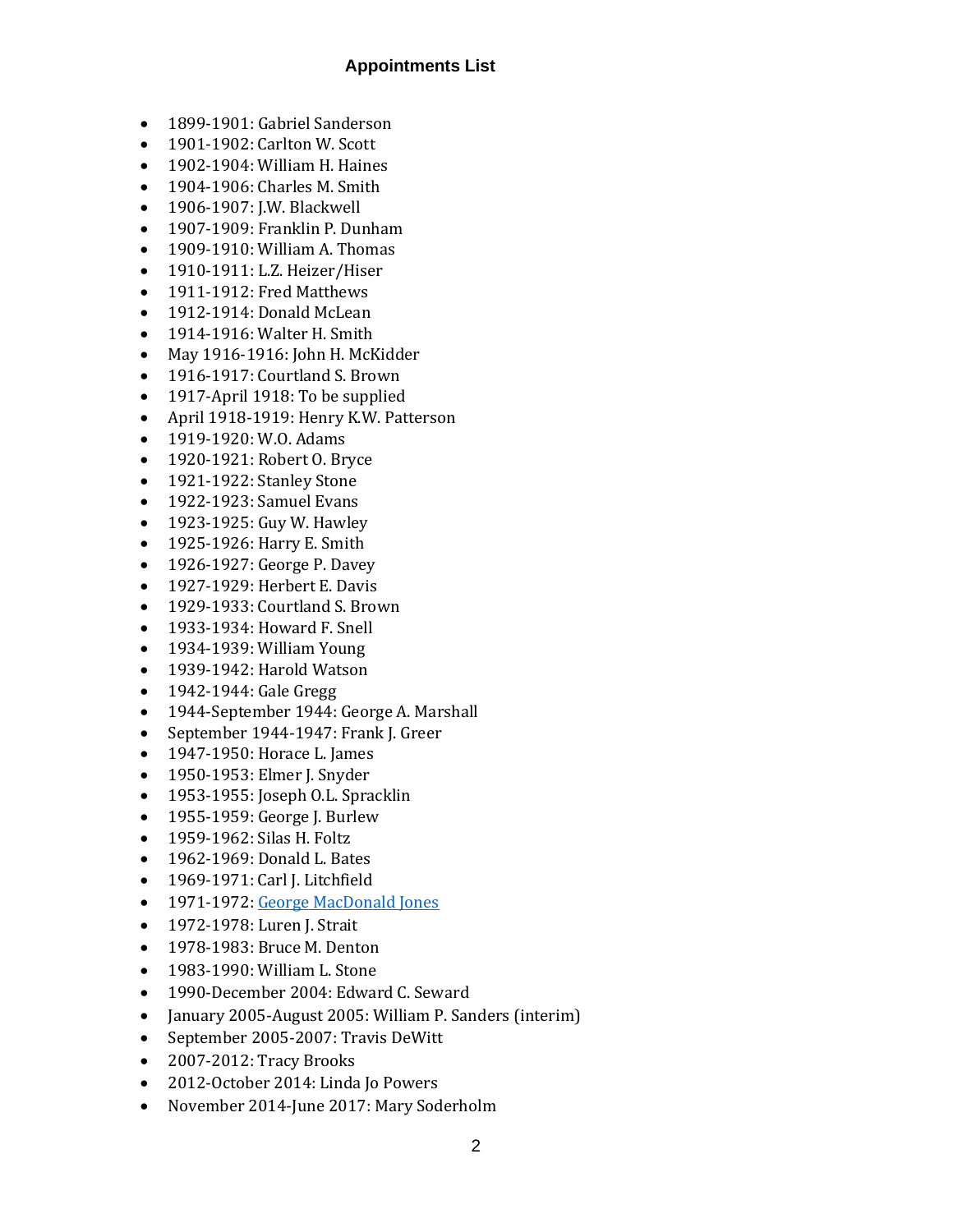### **Appointments List**

- September 2017-2018: Charles Sheldon
- 2018-Present: Eric Lee Johnson